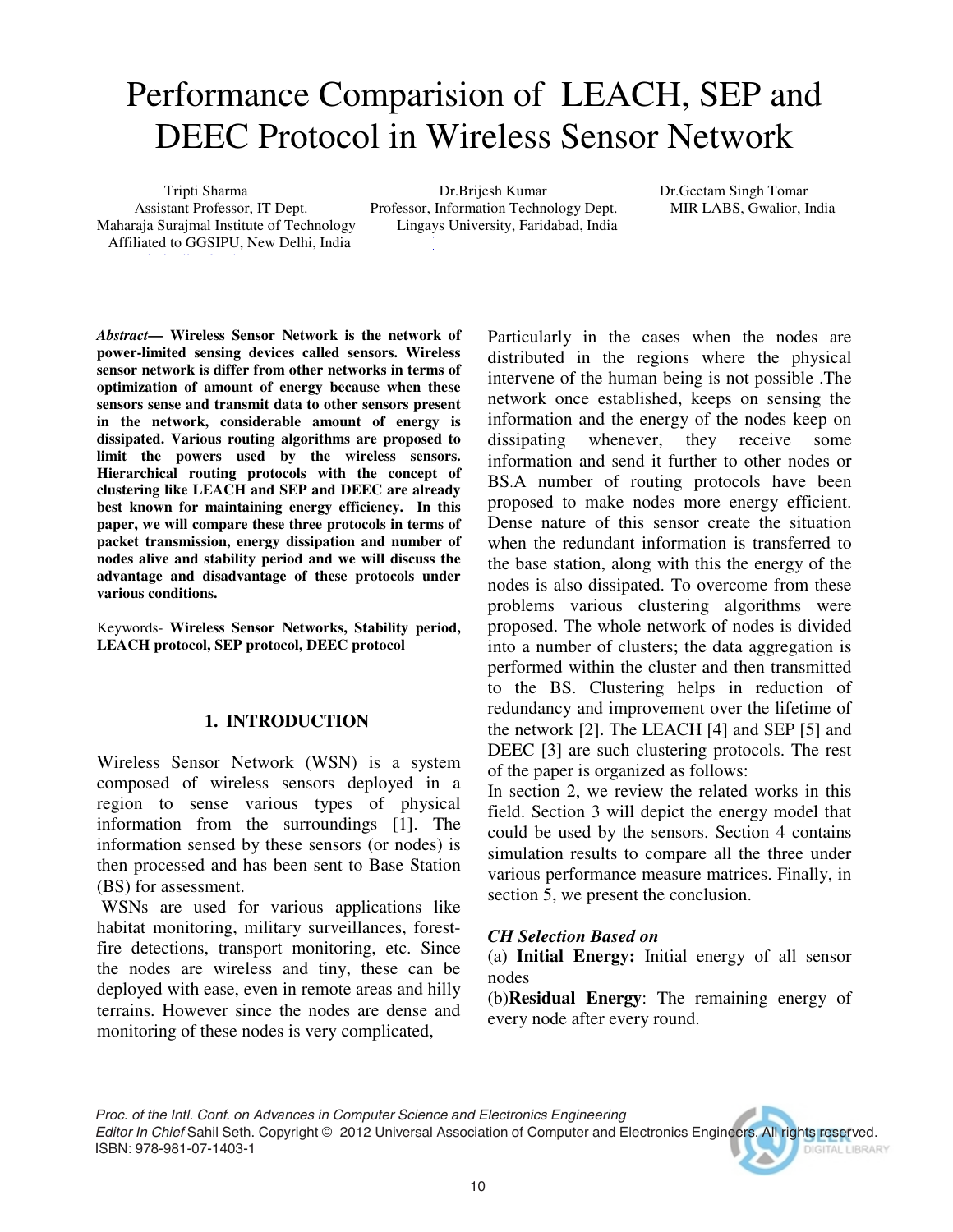(c)**Energy Consumption Rate:** The energy dissipated in sensing information, sending information to base and energy associated with cluster formation

(d)**Average Energy of the Network**

#### **2. REVIEW OF CLUSTERING ALGORITHMS FOR WIRELESS SENSOR NETWORK**

*1. LEACH (Low Energy Adaptive Clustering Hierarchy*) LEACH [4] is one of the most popular clustering algorithms. The main idea behind leach is to form clusters based upon the signal strength of the sensors. Some of the nodes are randomly chosen as the cluster heads(CH) and a node is assigned to the CH based upon the signal strength received by that node from the CH. CHs have to do a lot more work than the normal nodes, hence they dissipate a lot more energy and may die quickly. In order to maintain a stable network, CHs keep on rotating, in every round. So, a node which had become CH may not get an opportunity to become CH again before a set interval of time.

A node can become the cluster head for the current round if its value is less than the threshold  $T(n)$  where  $T(n)$  is given by –

$$
T(n) = \begin{cases} \frac{P}{1 - P * (r \mod \frac{1}{P})} & \text{if } n \in G \\ 0 & \text{otherwise} \end{cases}
$$

P is the percentage of cluster heads, r is the rth round, G is the set of nodes which are not cluster heads in the last 1/P rounds.

#### *Advantages:*

- LEACH is completely distributed. LEACH does not require the control information from the base station, and the nodes do not require knowledge of the global network in order for LEACH to operate.
- LEACH reduces communication energy by 8 times as compare to direct

transmission and minimum transmissionenergy routing.

#### *2. SEP (Stable Election Protocol)*

SEP [5] was an improvement over LEACH in the way that it took into account the heterogeneity of networks. In SEP, some of the high energy nodes are referred to as advanced nodes and the probability of advanced nodes to become CHs is more as compared to that of non-advanced nodes.

#### *Advantage:*

• SEP does not require any global knowledge of energy at every election round.

#### *Limitations:*

• The drawback SEP method is that the election of the cluster heads among the two type of nodes is not dynamic, which results that the nodes that are far away from the powerful nodes will die first.

**3.** *DEEC (Distributed Energy Efficient Clustering)* In DEEC [3] protocol all nodes use the initial and residual energy level to define the cluster heads. DEEC estimate the ideal value of network lifetime to compute the reference energy that each node should expend during each round. In a two-level heterogeneous network, where we have two categories of nodes,m.N advanced nodes with initial energy equal to Eo. $(1+a)$  and  $(1$ m).N normal nodes, where the initial energy is equal to Eo. Where a and m are two variable which control the nodes percentage types (advanced or normal) and the total initial energy in the network Etotal.

•The value of Total Energy is given as

$$
Etotal = N. (1-m). Eo+N.m.Eo.(1+a)
$$
 (1)

•The average energy of rth round is set as follows

$$
E(r) = 1 \text{Etotal}(1 - R)
$$
 (2)

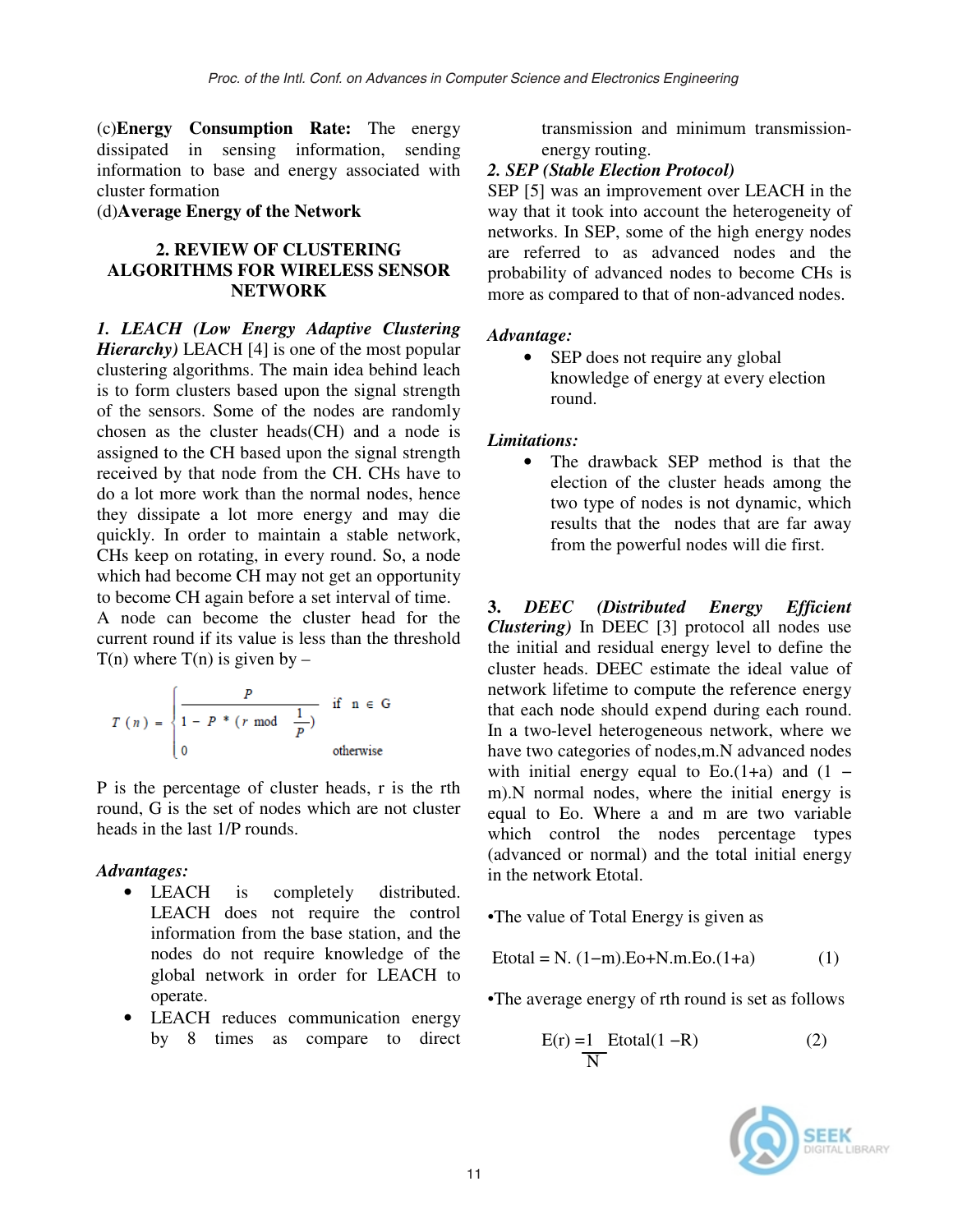R denotes the total rounds of the network lifetime and is defined as

$$
R = \frac{Etotal}{ERound}
$$
 (3)

• ERound is the total energy dissipated in the network during a round, is equal to:ERound =  $L(2NEelec + NEDA + kEmpd<sup>4</sup> to BS + NEfsd<sup>2</sup> to CH)$ (4)

k: number of clusters

 EDA: data aggregation cost expended in the cluster heads

dtoBS : average distance between the cluster head and the base station

dtoCH: average distance between the cluster members and the cluster head.

• Because we are assuming that the nodes are uniformly distributed, we can get:

 $d$ toCH = M  $\sqrt{2k\pi}$ 

 $dt$ o $BS = 0.765$  M

2

#### *Advantages:*

- DEEC does not require any global knowledge of energy at every election round.
- Unlike SEP and LEACH DEEC can perform well in multi-level Heterogeneous wireless network.

#### *Limitations:*

• Advanced nodes always penalize in the DEEC, particularly when their residual energy reduced and become in the range of the normal nodes. In this position, the advanced nodes die rapidly than the others.

## **3. ENERGY MODEL ANALYSIS**

In this paper, we are analyzing three protocols  $-$ LEACH, SEP and DEEC-based on the energy dissipation model shown in the following figure –



## **Figure 1: Energy dissipation diagram**

For a particular node, the energy is dissipated because of receiving and transmitting. The energy expanded in transmitter to transmit k-bit message is given by –

 $E_T(k,d) = (E_{elec} * k) + (E_{fs} * k * d^2)$ if  $d \leq d_0$ 

 $(E_{elec} * k) + (E_{mp} * k * d^4)$ 

if  $d > d_0$ 

- Eelec is the energy dissipated to run the electronics circuits
- $\triangleright$  k is the packet size
- > Efs and Emp are the characteristics of the transmitter amplifier
- $\triangleright$  d is the distance between the two communicating ends.

Energy dissipation to receive a k-bit message is given by-

 $E_R(k) = E_{elec} * k$ The values of radio characteristics are –

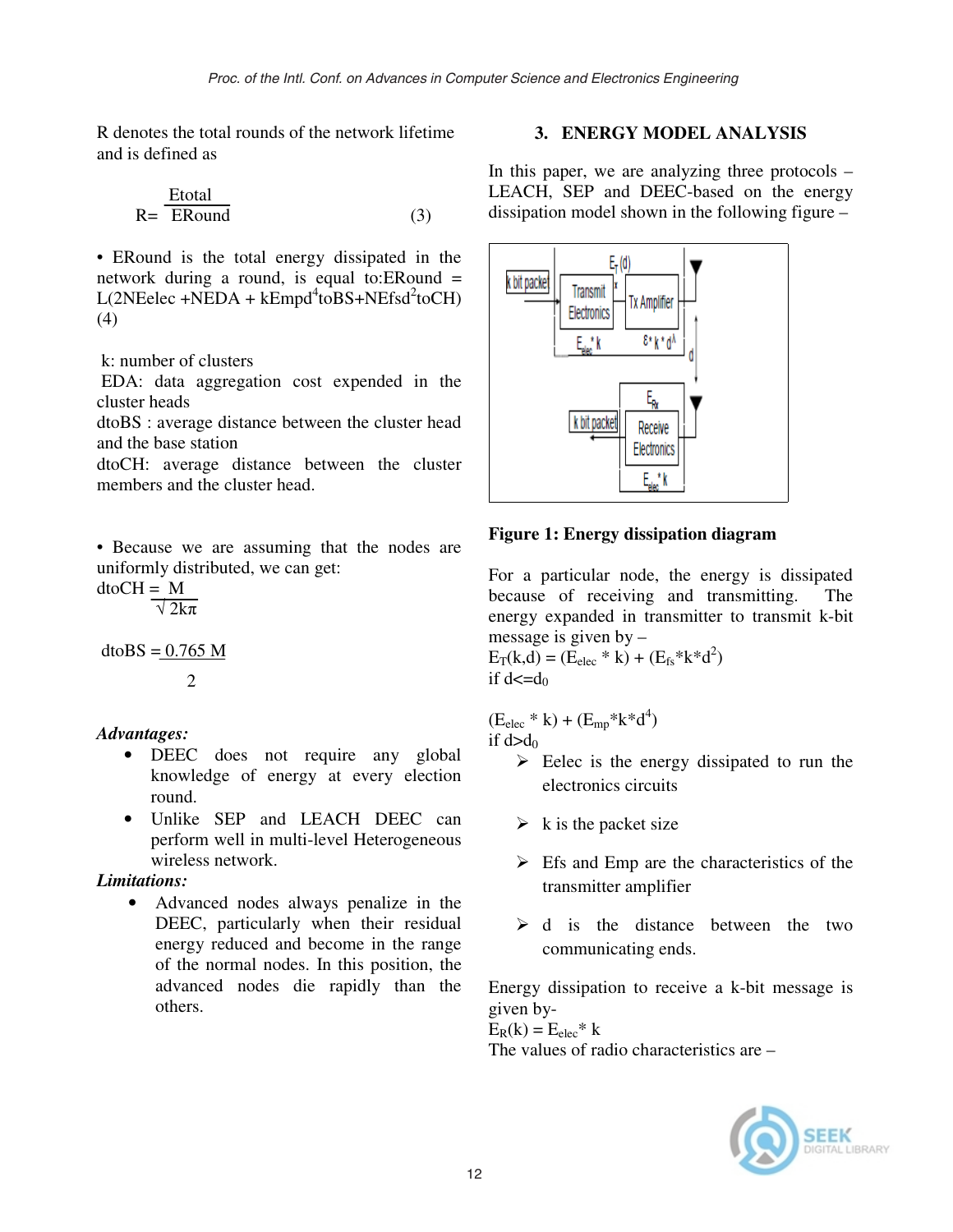$E_{elec} = 50$  nJ/bit  $E_{fs} = 10 \text{ pJ/bit/m}^2$  $E_{mp} = 0.0013 \text{pJ/bit/m}^4$ 

In addition to above energy expansions, a CH also dissipates energy because of data aggregation. The data aggregation energy EDA has the value of 5nJ/bit/signal.

#### **4. SIMULATION RESULTS**

We have carried out a number of experiments and used them for the comparison of LEACH, SEP and DEEC for various performance metrics. Simulation results on MATLAB depict that DEEC has better stability period and less energy dissipation per round.

#### *A. Network Settings*

 We are using a 100\*100 region having 100 sensor nodes placed randomly. The probability of advanced nodes is kept as 0.2, so the number of advanced nodes is 20. The packet size is considered to be of 4000 bits. The various parameter values taken for experiments are shown in the following table –

| <b>Parameter</b>       | <b>Value</b>                   |  |  |
|------------------------|--------------------------------|--|--|
| $E_{elec}$             | 50 nJ/bit                      |  |  |
| Efs                    | 10 pJ/bit/ $m^2$               |  |  |
| Emp                    | $0.0013$ pJ/bit/m <sup>4</sup> |  |  |
| <b>EDA</b>             | 5 nJ/bit/packet                |  |  |
| $E_0$                  | $0.5$ J                        |  |  |
| K                      | 4000 bits                      |  |  |
| Kopt                   | 3                              |  |  |
| Popt                   | 0.1                            |  |  |
| N                      | 100                            |  |  |
| A                      | 1                              |  |  |
| M                      | 0.2                            |  |  |
| D                      | 30                             |  |  |
| Network size           | 100*100                        |  |  |
| <b>Station</b><br>Base | (50, 50)                       |  |  |
| Location               |                                |  |  |

We have measured performance on the basis of following measurements:

(i) Stability Period is the period (or round) up to which all nodes are alive. This period lies between rounds 1 to the round at which the first node dies.

(ii) Instability period is the period between the first dead node and last dead node. This period should be kept as small as possible.

(iii) Energy dissipation

(iv) Different values of heterogeneity



**Figure 2: Number of Nodes alive Vs Number of rounds** 

From the figure 1 it is clear that the DEEC is more stable than the SEP and LEACH as the first node dead in DEEC after LEACH and SEP shows stability period of DEEC is prolong than the LEACH and SEP.



**Figure 3: Energy dissipation diagram of LEACH ,SEP and DEEC** 

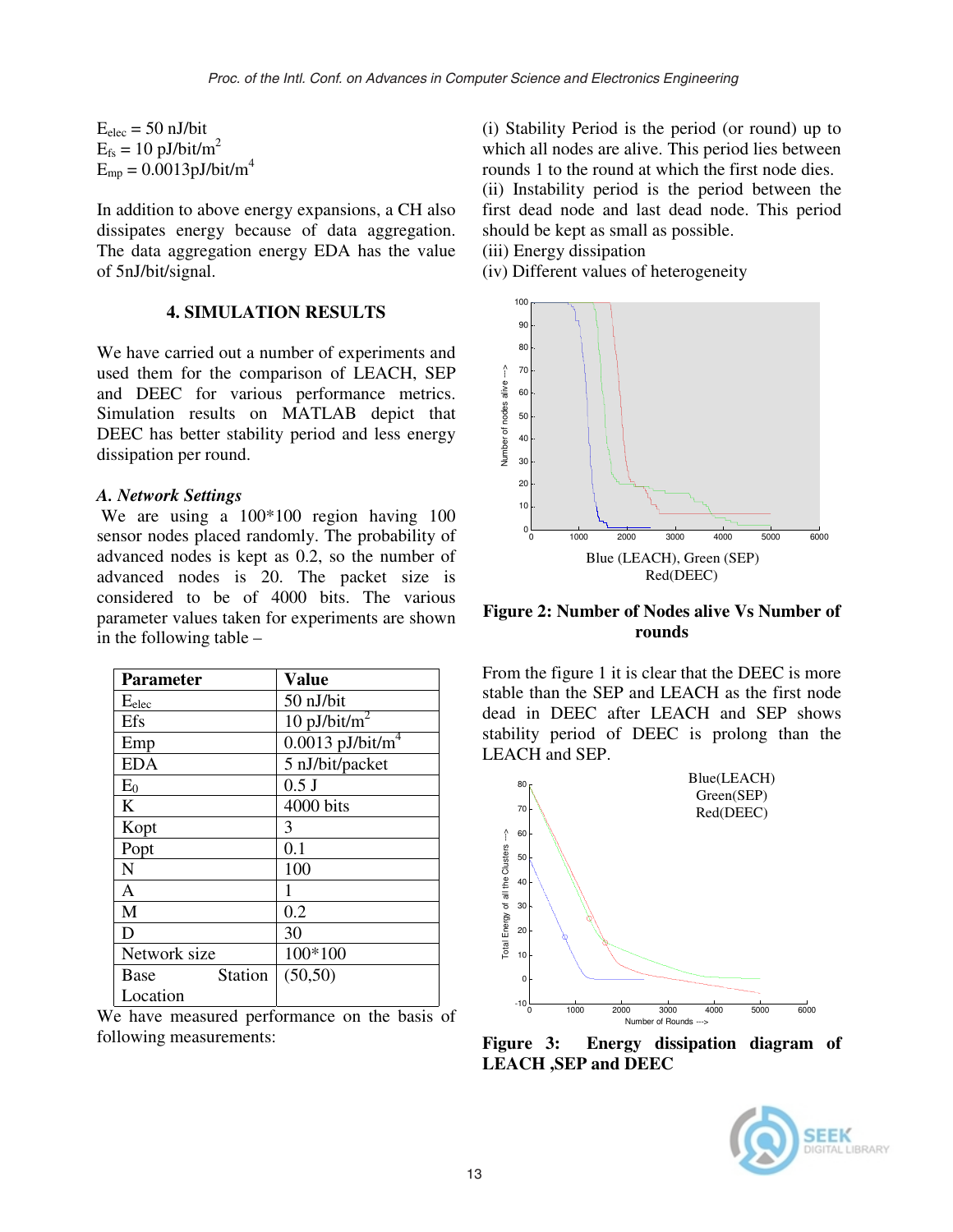

**Figure 4: Number of Data packets transmitted to base station Vs Number of rounds** 

We can see from the figure 4 that the packets transferred to the base station are large in DEEC as compare to SEP and LEACH.

*Comparison of SEP and DEEC under Heterogeneous Environment:* Simulation results shows that the DEEC outperforms the SEP in heterogeneous environment .DECC is more stable than SEP when we varying the value of a from 0.5 to 5(Figure 5) and value of m from 0.1 to 0.9.(Figure 6).Simulations shows that the stability period of DEEC is prolong as compare to SEP.



**Figure 5: Round first node dies when a is varying.** 



Red (DEEC), Cyan (SEP)

## **Figure 6: Round first node dies when m is varying.**

#### **5. CONCLUSION**

We had compare the LEACH SEP and DEEC protocol under various performances metric through simulation. The performance of the three protocols are judged under the various performance metric .Simulation results shows that DEEC outperforms the two .The table(1) shows the comparison of three protocols under various performance metrics.

**Table 1.Comparision table for LEACH, SEP and DEEC** 

| performance<br>criteria                | <b>LEACH</b>                                   | SEP                                           | <b>DEEC</b>                                                                     |
|----------------------------------------|------------------------------------------------|-----------------------------------------------|---------------------------------------------------------------------------------|
| Heterogeneity<br>level                 | Not present                                    | Two                                           | Multilevel                                                                      |
| Cluster<br>Stability                   | Lower than<br>SEP and<br><b>DEEC</b>           | Moderate                                      | High                                                                            |
| Energy<br>Efficient                    | Low as<br>compare to<br>SEP and<br><b>DEEC</b> | Moderate                                      | High                                                                            |
| Cluster head<br>Selection<br>criterion | Based on<br>Initial and<br>Residual<br>Energy  | Based on<br>Initial and<br>Residual<br>Energy | Based on<br>Initial,<br>Residual and<br>Average<br>Energy of the<br>network     |
| <b>Network</b><br>Lifetime             | Lower than<br>SEP and<br><b>DEEC</b>           | Moderate                                      | Prolong<br><b>Network</b><br>Lifetime than<br><b>SEP</b><br>and<br><b>LEACH</b> |